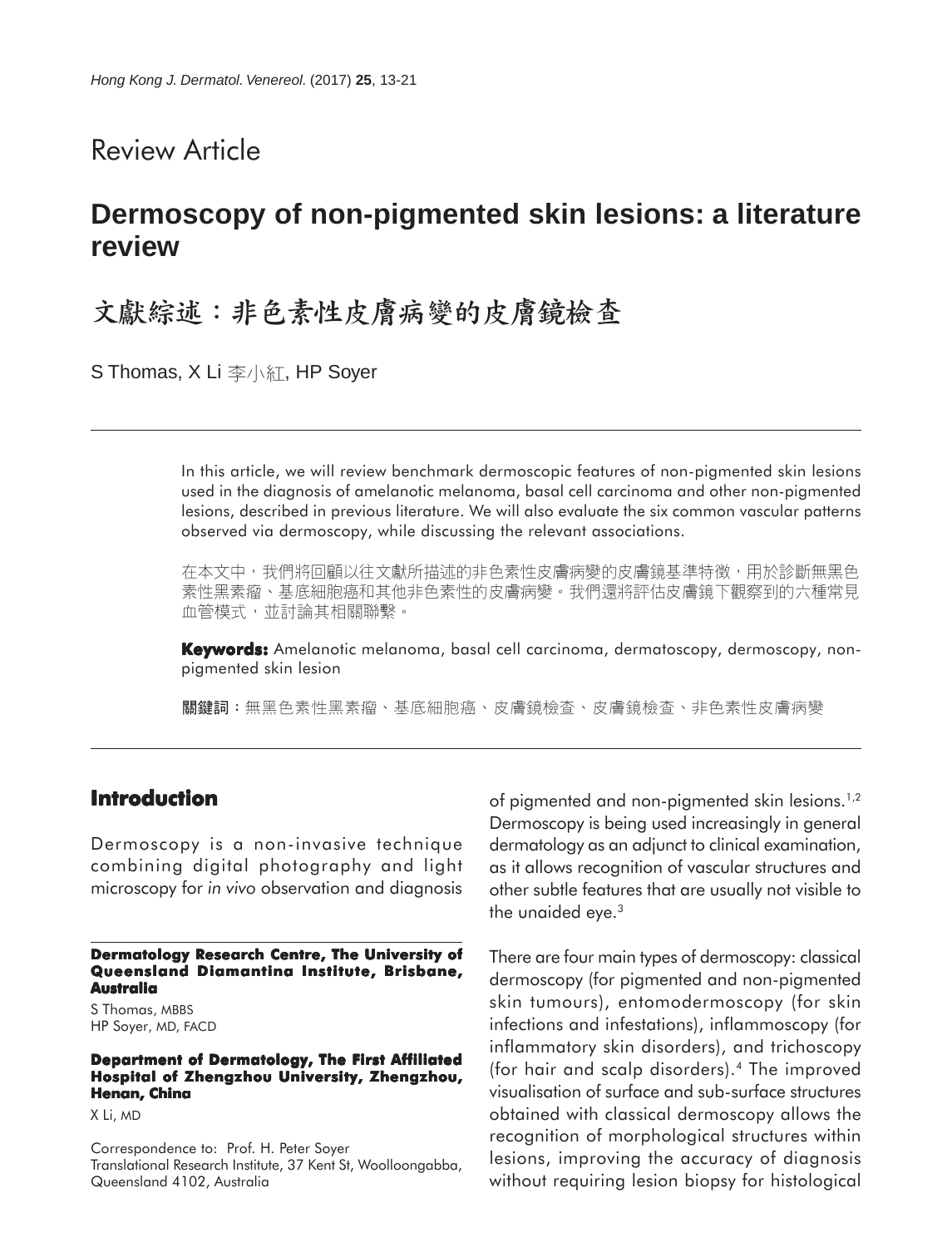confirmation.5 Trichoscopy, also performed with a handheld dermoscope, is a simple and efficient method to visualise hair shafts, hair follicular openings and perifollicular epidermis, in diagnosing patients with hair loss or scalp diseases.<sup>6</sup>

Pigmented lesions are traditionally considered less difficult to diagnose for various reasons. Soyer et al (2004) presented a 3-point checklist of dermoscopic criteria for pigmented lesions, including asymmetry, atypical network, and bluewhite structures.<sup>7</sup> Non-pigmented lesions, however, present a new set of challenges for the treating physician.

Amelanotic melanoma and basal cell carcinoma are non-pigmented lesions that often have delayed clinical diagnoses, because their clinical appearance can mimic other benign hypopigmented skin conditions, including dermal naevi, seborrheic keratoses and dermatofibromas.

In this review article we present a pertinent overview on dermoscopy of non-pigmented benign and malignant neoplastic skin lesions.

#### **Materials and methods**

A comprehensive literature search was carried out, following the PRISMA 27 point checklist, and taking into consideration the guidance offered by the Cochrane Collaboration. We completed a review of PubMed, Embase, MEDLINE and the Cochrane Library, from 1995 to July 2016. We used the search terms "dermoscopy" and "nonpigmented". This returned 312 articles. Screening of the title and abstract was carried out by one of the authors (ST), which helped identify the relevant articles. From these, an additional search was performed through reference lists of the retrieved articles. Our search yielded thirty-three articles for our review of dermoscopy of non-pigmented skin lesions.

#### **Results**

Thirty-six studies matched the search criteria and were included in our review. Nine studies looked at general dermoscopy of non-pigmented skin lesions. Four studies focused on dermoscopy of basal cell carcinoma, and five studies assessed dermoscopy of amelanotic melanoma. Two studies assessed vascular structures associated with certain skin tumours, and two papers looked at dermoscopy of actinic keratosis, intraepidermal carcinoma, or squamous cell carcinoma. Two papers assessed dermoscopy of dermatofibromas, and the final paper looked at dermoscopy of seborrheic keratosis.

Based on our review of the literature, we will now summarise the relevant dermoscopic features of the following malignant and benign skin conditions: basal cell carcinoma, amelanotic melanoma, actinic keratosis, intraepidermal carcinoma, squamous cell carcinoma, keratoacanthoma, seborrheic keratosis and dermatofibroma.

#### *Basal cell carcinoma (BCC)*

Basal cell carcinoma is a locally aggressive but rarely metastatic form of skin cancer.<sup>8</sup> It originates in the basal layer of the epidermis, and typically presents as a "pearly papule" to the unaided eye.

Argenziano et al (2003) reported arborising vessels, leaf-like structures, large blue-grey ovoid nests, multiple blue-grey globules, spoke wheel areas, and ulceration as features seen dermoscopically in basal cell carcinoma.<sup>9</sup> Soyer et al (2001) in an algorithm for basal cell carcinoma, gave the dermoscopic criteria of leaf-like areas, arborising vessels, and irregular blue-grey globules.10 Altamura et al (2010) added further criteria in the diagnosis of superficial basal cell carcinoma: short fine superficial telangiectasia, and multiple small erosions (possibly signifying early stages of an erosion).<sup>11</sup>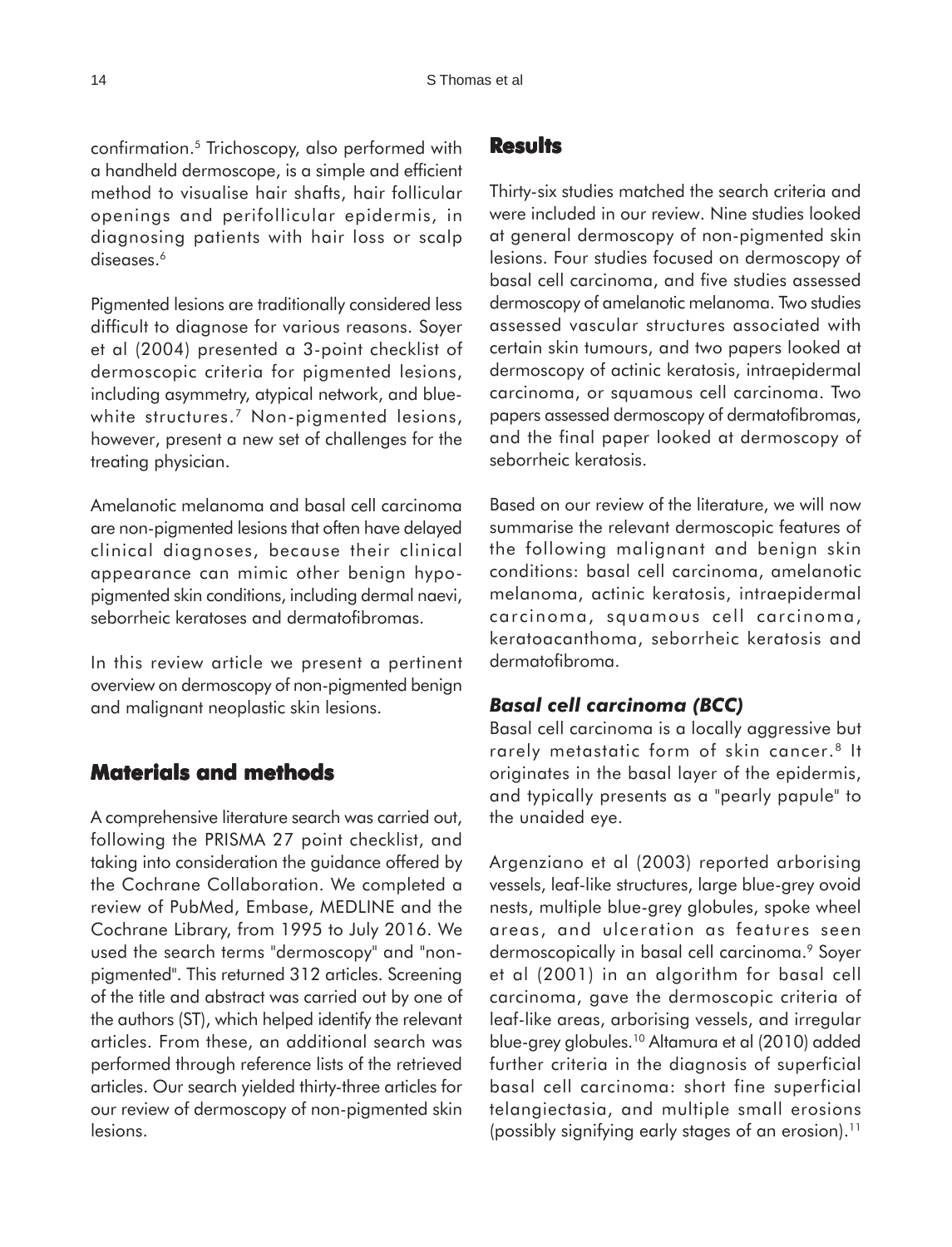Dermoscopic diagnosis of BCC is more sensitive than macroscopic observation, and classically shows bright arborising telangiectasias, pink colour and focal ulcerations.12 Dermoscopy can also be useful for observing pigmentation in clinically undetectable pigmented BCC, as shown in Figure 1.<sup>13</sup>

Pigmented BCCs typically have loosely arranged blue-grey globules. Leaf-like areas and spokewheel areas are increased in pigmented basal cell carcinomas compared with non-pigmented basal cell carcinomas. Menzies et al (2000) suggested that pigmented BCC should not have the negative feature of a pigment network, and should have one or more of the following six positive features: large grey-blue ovoid nests, multiple grey-blue globules, maple leaf-like areas, spoke-wheel areas, ulceration, and arborising 'treelike' telangiectasia (see Figure 2).<sup>9</sup>



**Figure 1. Nodular BCC.** This dermoscopy image of a clinically rather small nodular BCC displays a typical arborising vascular pattern. In addition, there are numerous blue-grey ovoid nests. Remarkably, despite the clear presence of small pigmented nests dermoscopically, this lesion was not pigmented clinically.

Heavily pigmented BCCs can show the most challenging combinations of dermoscopic features.14 Any of the clinical sub-types of basal cell carcinomas may present as a pigmented lesion, and this becomes more likely in individuals of darker Fitzpatrick skin types.

Based on these articles, the following dermoscopic criteria diagnostic for basal cell carcinoma are listed in Table 1.

#### *Amelanotic melanoma*

Amelanotic melanoma is a potentially lethal form of skin cancer, and represents 2-8% of all melanomas.15 Diagnosis of this lesion can pose a challenge even to the experienced physician. Menzies et al (2008) reported that nonpigmented melanomas had a dermoscopic sensitivity of 75%, compared to 90% for pigmented melanomas.<sup>16</sup>



**Figure 2. Pigmented BCC.** This pigmented BCC reveals several rather classical leaf-like structures on the left margin. The typical arborising vessels cannot be observed, and the differential diagnosis of course includes a hypomelanotic melanoma.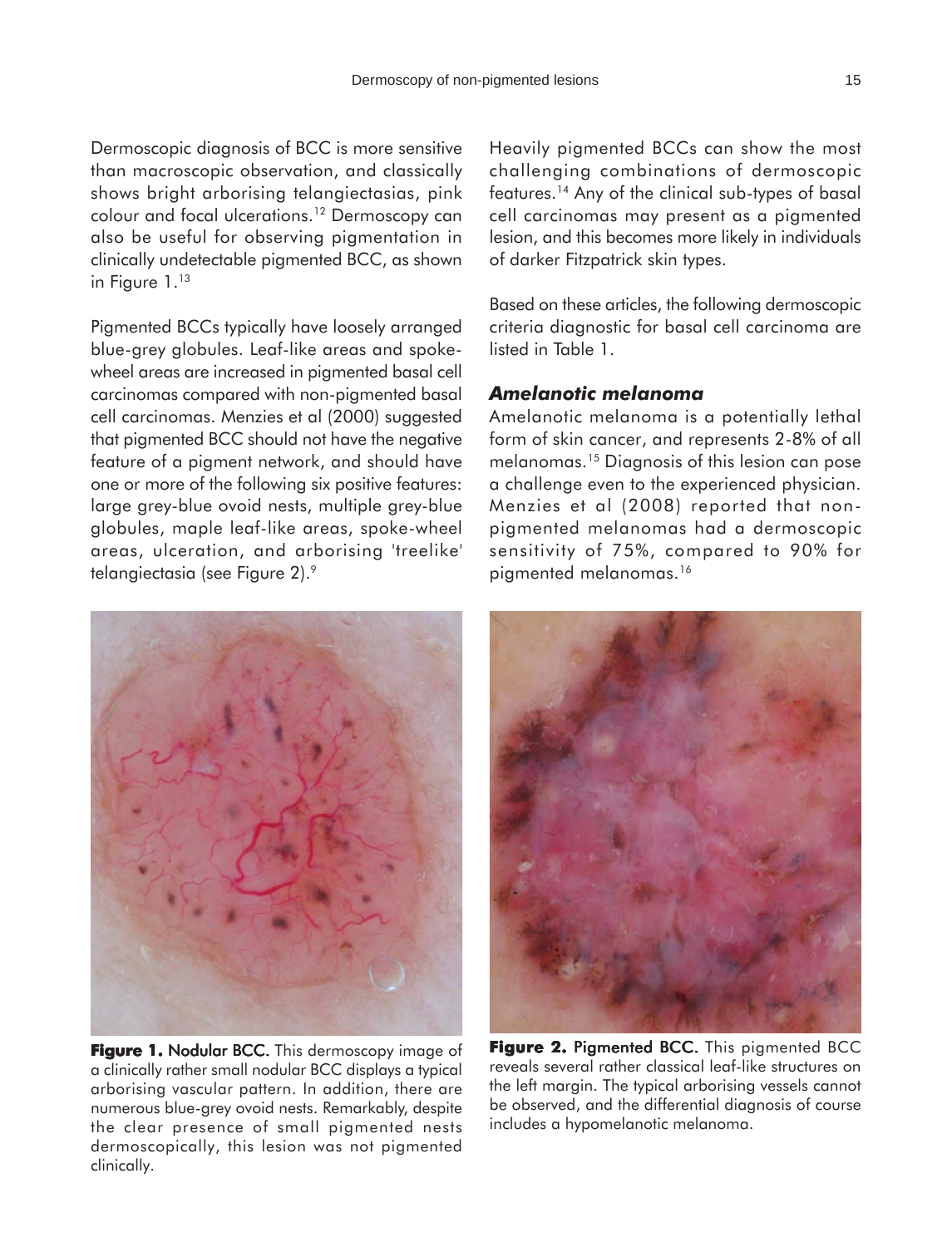A history of change within an "odd-looking" pink lesion should raise a level of concern. Focal, faint tan irregular pigmentation around the periphery of the lesion is common. Polymorphous or dotted vessels may be present, and milky pink to red areas may be noted (Figures 3 and 4).17 A pink to white veil or inverse network may also be seen. Steglich et al (2012) suggested vascular polymorphism, globules and milky-red areas, chrysalis and multiple bluegrey dots indicate amelanotic malignant melanoma (Table 2).<sup>18</sup>

Any non-pigmented lesion, regardless of pattern analysis, which is raised and firm, for which a specific benign diagnosis cannot be made, should be excised to exclude the nodular variant of amelanotic melanoma.19

**Table 1.** Dermoscopic criteria, and their definition, observed in basal cell carcinoma (BCC)

| <b>Criteria</b>                                                | <b>Definition</b><br><b>Sensitivity*</b>                               |     |
|----------------------------------------------------------------|------------------------------------------------------------------------|-----|
| Arborising telangiectasias                                     | Telangiectasias with tree and branch-like structures                   | 57% |
| Blue-grey ovoid nests                                          | Well circumscribed, near ovoid areas, not connected to pigment body    | 48% |
| Leaf-like structures                                           | Brown, grey or blue extensions of pigment forming leaf-like structures | 16% |
| Spoke-wheel areas                                              | Tan, blue or grey, well circumscribed radial projections               | 9%  |
| Ulcerations                                                    | Larger atraumatic loss of epidermis                                    | 39% |
| Short fine superficial<br>telangiectasia**                     | Sharply focused, small calibre, irregularly dispersed vessels          | 10% |
| Focal ulcerations**                                            | Atraumatic deprivation of epidermis in small area                      | 9%  |
| $*$ The sensitivity values are sited from Altamura at al. 2010 |                                                                        |     |

The sensitivity values are cited from Altamura et al, 2010.

\*\*These two criteria are characteristic of superficial BCC (Altamura et al, 2010).



Figure 3. Amelanotic melanoma. This amelanotic superficial melanoma is characterised by numerous polymorphous vessels, some of which are dotted while others are linear irregular. Please note that in such cases a benign Spitz naevus is another differential diagnosis.



Figure 4. Amelanotic melanoma. This is another example of an amelanotic nodular melanoma located pretibial in a 26-year-old female, with no familial or personal history of melanoma (case reported by Curchin et al, 2012). The dermoscopy image reveals a subtle ulceration in the upper right quarter of the lesion. Otherwise just a few polymorphous vessels are noted in the lower part of the lesion.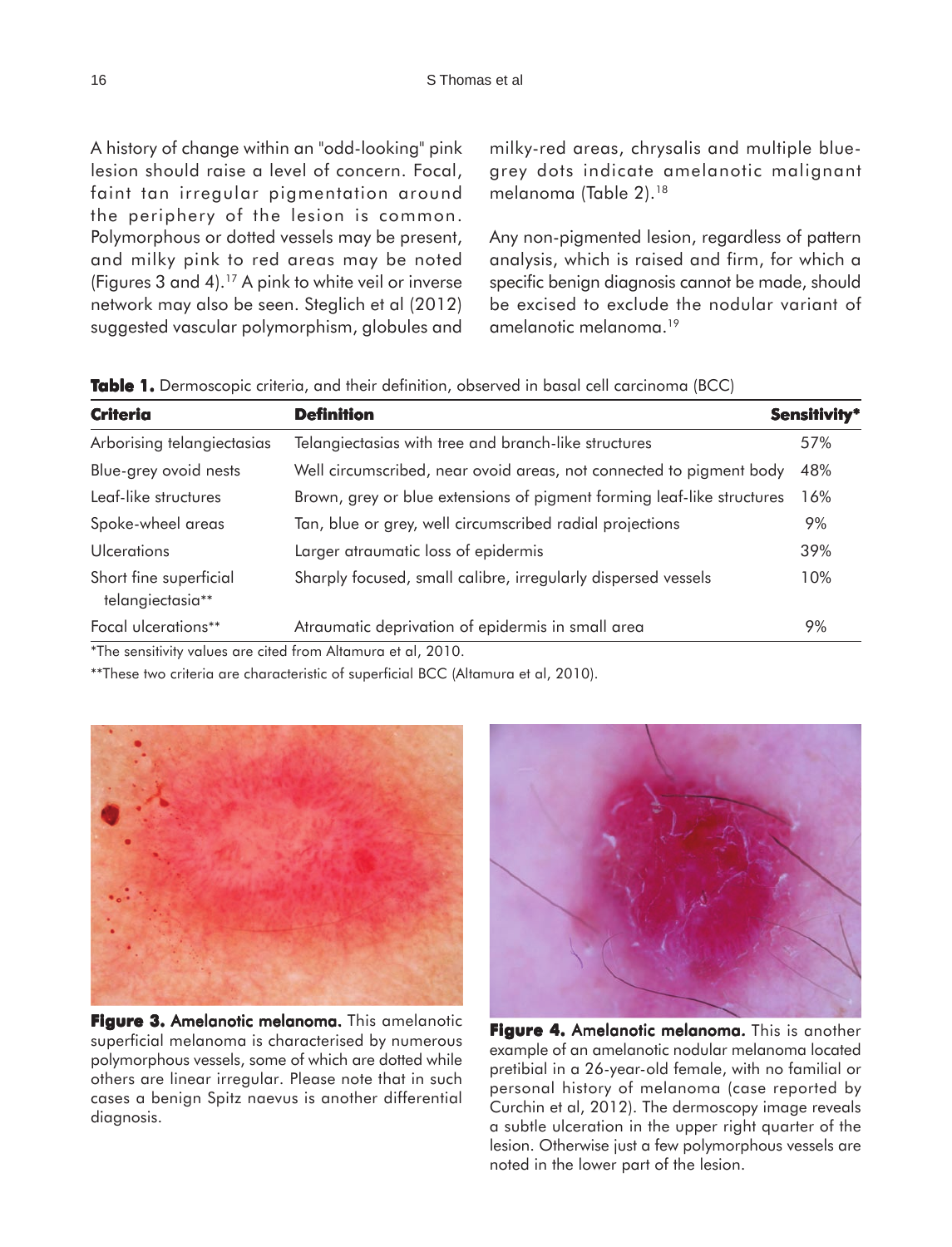## *Actinic keratosis / intra-epidermal carcinoma / squamous cell carcinoma / keratoacanthoma*

In 2014, Zalaudek et al looked at dermoscopic differences between actinic keratosis, intraepidermal carcinoma, and squamous cell carcinoma.20 Actinic keratoses, a common lesion in fair-skinned, sun exposed populations, presents dermoscopically as a strawberry pattern, red pseudo-network, surface scale, and surrounding erythema. Dotted or glomerular vessels, diffuse yellow opaque scales, and micro-erosions are found significantly more with intra-epidermal carcinoma. Facial non-pigmented actinic keratoses also show background erythema accentuated by a reddish pseudonetwork, and prominent hair follicle openings surrounded by a white halo.<sup>21</sup>

Dermoscopic examination of non-pigmented intraepidermal carcinoma (Bowen disease) generally reveals numerous glomerular vessels distributed evenly throughout the lesion, and occasional scales.22 Hairpin vessels, linearirregular vessels, targetoid hair follicles, white structureless areas, central keratin mass and ulceration were more associated with squamous cell carcinoma (which also had similar dermoscopic findings to keratoacanthomas).

Rosendahl et al (2012) compared dermoscopic findings between squamous cell carcinoma and

| <b>Criteria</b>                                          | <b>Definition</b>                                                           | <b>Histopathologic</b><br>substrate                                                | Sensitivity* | <b>Specificity*</b> |
|----------------------------------------------------------|-----------------------------------------------------------------------------|------------------------------------------------------------------------------------|--------------|---------------------|
| Asymmetrical<br>peripheral streaks<br>of pigment         | Focal faint tan<br>pigmentation around<br>periphery of lesion               | Discrete nests of<br>pigmented junctional<br>nests of melanocytes                  | 75%          | 46%                 |
| Polymorphous vessels<br>(dotted and linear<br>irregular) | Different vascular<br>morphologies in the<br>same lesion                    | Neovascularisation of<br>tumour structure                                          | 30%          | 85%                 |
| Predominant central<br>vessels                           | Main visible vessel structures<br>are central in the lesion                 | Neovascularisation of<br>tumour structure                                          | 16%          | 94%                 |
| Milky pink to red areas                                  | Hazy, milky pink to red<br>areas                                            | Lack of melanin in<br>tumour cells or scar<br>related regression                   | 51%          | 71%                 |
| Irregular dots/globules                                  | Small dark dots or globules<br>throughout lesion                            | Collections of<br>melanocytes/melanin<br>in epidermis (black) or<br>dermis (brown) | 24%          | 91%                 |
| Irregularly shaped<br>depigmentation                     | Asymmetrical loss of<br>pigment                                             | Decreased melanin in<br>epidermis or dermis                                        | 23%          | 94%                 |
| Blue/white veil                                          | Irregular structureless area<br>of blue pigment with a<br>ground-glass haze | Acanthotic epidermis<br>overlying melanin<br>containing area of dermis             | 11%          | 99%                 |
| >3 milia-like cysts<br>(negative predictor)              | White or yellowish dots,<br>more likely seen in<br>seborrheic keratosis     | Intraepidermal horn<br>globules                                                    | $1\%$        | 90%                 |

**Table 2. able**  Dermoscopic criteria for amelanotic melanoma

\*The sensitivity and specificity values of the criteria are cited from Menzies et al, 2008.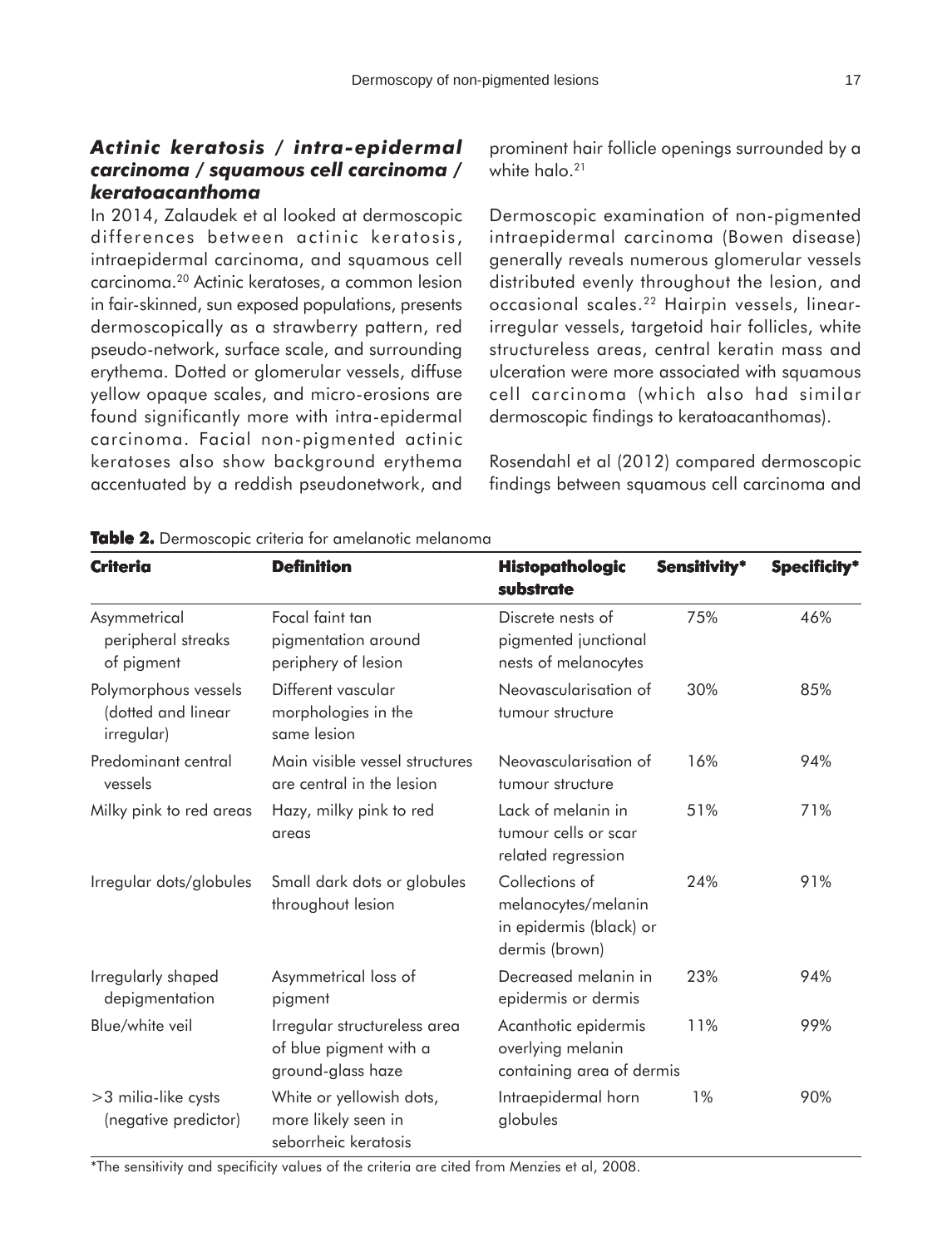keratoacanthoma, finding that central keratin was more common in keratoacanthomas, but could be found in either lesion.<sup>23</sup>

#### *Seborrheic keratoses*

Seborrheic keratoses are a common skin tumour among elderly populations, with milia-like cysts, comedo-like openings, fissures and ridges, brown circles, and sharp demarcation (see Figure 5).<sup>24</sup> Although seborrheic keratoses are often diagnosed clinically, flat pigmented lesions may mimic lentigo maligna clinically, making dermoscopy more useful in such situations.

#### *Dermatofibroma*

Dermatofibromas are a common, benign fibriohistiocytic mesenchymal growth of skin with an unclear aetiology.<sup>25</sup> They present dermoscopically with a white central patch (hypopigmentation), and delicate light brown network (brown circles), as shown in Figure 6.26

#### *The six vascular dermoscopic patterns*

Soyer et al (2001) discussed the vascular structures seen via dermoscopy, along with their diagnostic significance.<sup>27</sup> Comma vessels were mainly seen in melanocytic naevi, especially dermal naevi, but rarely in melanoma. Arborising vessels were described as being commonly seen in basal cell carcinoma, but rarely in naevi, melanoma or seborrheic keratosis. Hairpin vessels were seen more commonly in melanomas and seborrheic keratosis, along with other various lesions. Dotted vessels were reported in all types of melanocytic tumours, but rarely in basal cell carcinomas. Linear irregular vessels were reported as common in melanomas, particularly with Breslow thickness greater than 0.75 mm. Vessels within regression structures may also indicate a white area of regressive melanoma.

Argenziano et al (2004) also described six different vascular structures seen by dermoscopy, and evaluated their association with various melanocytic and non-melanocytic skin tumours in



seborrheic keratosis of the acanthotic type, exhibiting several comedo-like openings and milia-like cysts. In a case like this, basically no other differential diagnosis needs to be considered.



**Figure 6. Variants of dermatofibroma.** This composite figure well demonstrates the variation on the theme of central white scar-like patch, representing a classical dermoscopic clue for dermatofibroma (Ferrari et al, 2000).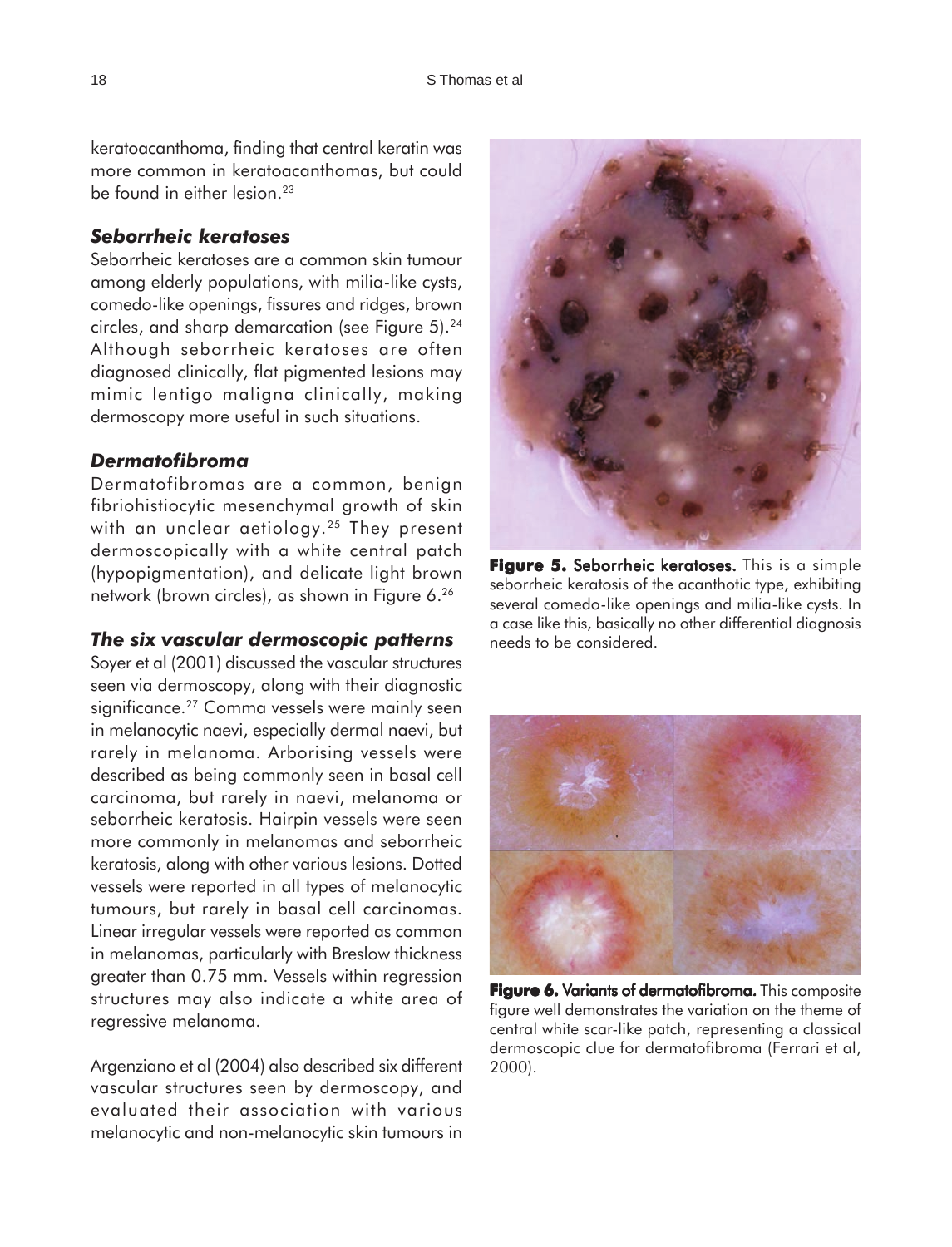a large series of cases (see Table 3).28 The authors found that arborising vessels were seen in 82.1% of basal cell carcinomas, while comma vessels were significantly associated with dermal/ congenital naevi, glomerular vessels with Bowen disease, crown vessels with sebaceous hyperplasia, and hairpin vessels with seborrheic keratosis.

Zalaudek et al (2010) suggested that hairpin, glomerular and arborising vessels are generally indicative of keratinocytic tumours, while comma, dotted and linear irregular vessels are more associated with melanocytic tumours.29

#### **Discussion**

Dermoscopy of non-pigmented lesions is a simple, time-efficient and inexpensive method to improve patient safety and diagnostic certainty, and avoid excessive biopsies.30

Whilst being aware that dermoscopy has limitations, and is inferior to histopathological diagnosis, adequately skilled clinicians can utilise simple checklists to: assess overall patterns cognitively, compare naevi for any ugly ducklings, and compare with former digital images for recent change.31

While the "ugly duckling" sign may be the principle method of diagnosing melanoma, Pizzichetta et al (2004) noted that irregular pigmentation, irregular dots or globules, regression structures, and a blue-whitish veil, as well as vascular patterns such as milky-red areas or linear irregular vessels, were useful in distinguishing amelanotic melanoma from other lesions.32,33

In amelanotic melanoma, vascular patterns alone may be insufficient to diagnose melanoma because dotted, arborising, hairpin vessels and even milky-red areas have also been found in common naevi, BCC, and seborrheic keratosis.33

Some feature-poor melanomas remain difficult to diagnose, even with the assistance of dermoscopy.34 Erring towards caution and biopsy for histopathological confirmation, when unable

| <b>Structure</b>            | <b>Description</b>                                                               | <b>Diagnosis</b>                                                           | <b>Significance</b>                                               |
|-----------------------------|----------------------------------------------------------------------------------|----------------------------------------------------------------------------|-------------------------------------------------------------------|
| Comma vessels               | Single parentheses like<br>structured vessel                                     | Dermal naevi                                                               | Rarely seen in melanoma                                           |
| Arborizing vessels          | Telangectasias with larger<br>tree and connected finer<br>branch like structures | Basal cell carcinoma (BCC) Highly significant for BCC                      |                                                                   |
| Hairpin vessels             | Horse-shoe like vessel<br>structure                                              | Squamous cell carcinoma,<br>keratoacanthoma,<br>seborrheic keratoses       | In seborrheic keratoses are<br>more uniformly distributed         |
| Dotted vessels              | Multiple pin-head like dots                                                      | Seen in melanoma, spitz<br>naevus, dermatofibroma,<br>clear cell acanthoma | Seen in melanoma but<br>nonspecific                               |
| Linear irregular<br>vessels | Long vessel structure with<br>irregular kinking                                  | Melanoma, squamous<br>cell carcinoma, melanoma<br>mmetastasis              | Common to various<br>neoplastic lesions,<br>particularly melanoma |
| Glomerular vessels          | Large reddish dots of curled<br>up individual capillaries                        | Intraepidermal carcinoma                                                   | Significant for<br>intraepidermal carcinoma                       |

**Table 3.** Common vascular patterns observed in dermoscopy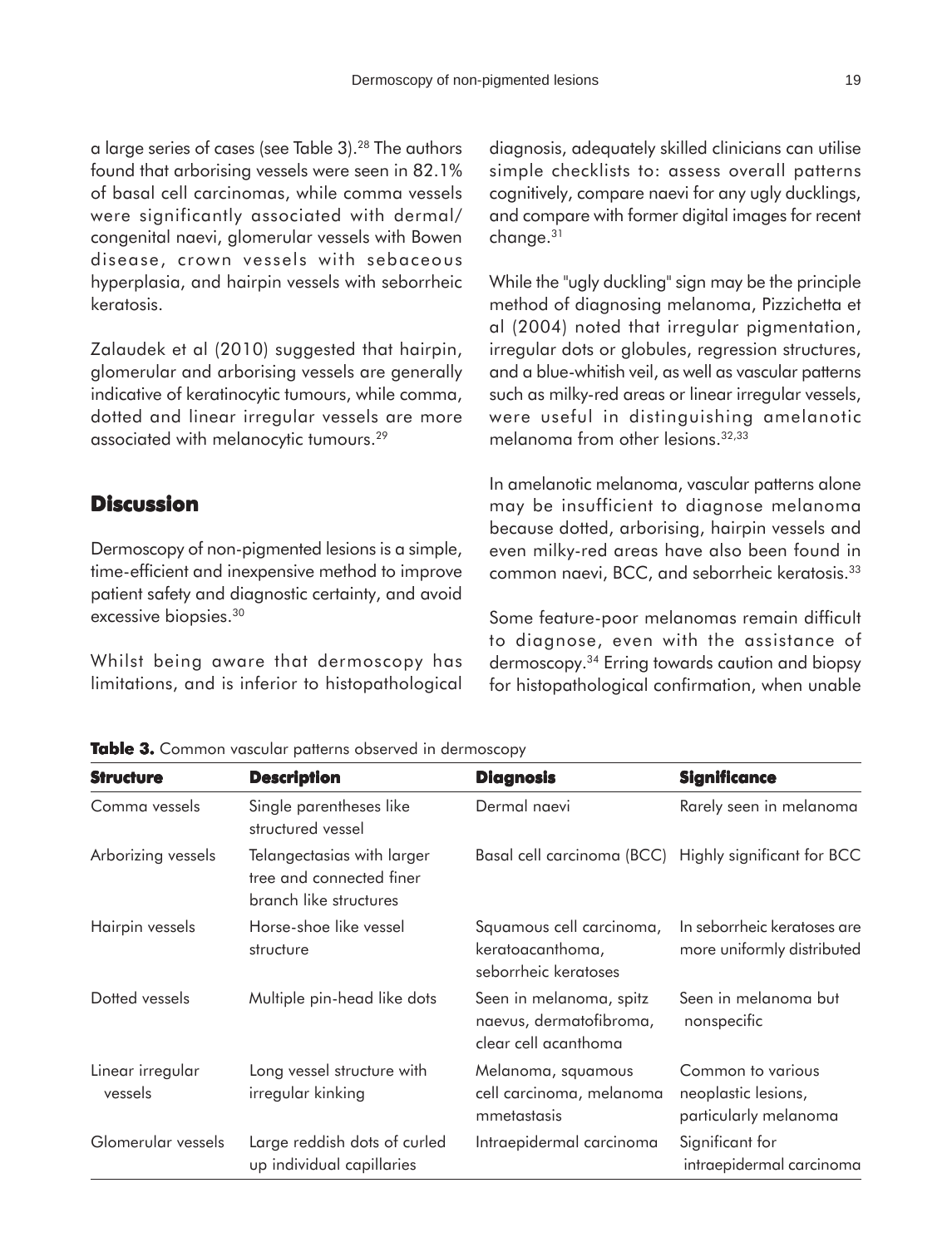to dermoscopically exclude amelanotic melanoma, is a safe approach.

#### **Conclusion**

Dermoscopy is a key tool in the diagnosis of nonpigmented skin tumours, and requires recognition of simple structures and patterns assisting in the categorisation of neoplastic skin lesions. Using dermoscopy to distinguish basal cell carcinoma, amelanotic melanoma and other sinister nonpigmented lesions from more benign lesions is a pragmatic, simple method to reduce unnecessary biopsy, and improve clinician diagnostic certainty. Adequate training of clinicians in identifying these lesions via key structure recognition further improves patient satisfaction and outcomes.

#### **References**

- 1. Babino G, Lallas A, Longo C, Moscarella E, Alfano R, Argenziano G. Dermoscopy of melanoma and nonmelanoma skin cancer. G Ital Dermatol Venereol 2015; 150:507-19.
- 2. Blum A, Metzler G, Hofmann-Wellenhof R, Soyer HP, Garbe C, Bauer J. Correlation between dermoscopy and histopathology in pigmented and non-pigmented skin tumours [Article in German]. Hautarzt 2003;54: 279-93.
- 3. Zalaudek I, Argenziano G, Di Stefani A, Ferrara G, Marghoob AA, Hofmann-Wellenhof R, et al. Dermoscopy in general dermatology. Dermatology 2006;212:7-18.
- 4. Zalaudek I, Lallas A, Moscarella E, Longo C, Soyer HP, Argenziano G. The dermatologist's stethoscopetraditional and new application of dermoscopy. Dermatol Pract Conc 2013;3:11.
- 5. Menzies SW, Zalaudek I. Why perform dermoscopy? The evidence for its role in the routine management of pigmented skin lesions. Arch Dermatol 2006;142:1211-  $\mathcal{D}$
- 6. Rudnicka L, Olszewska M, Rakowska A, Slowinska M. Trichoscopy update 2011. J Dermatol Case Rep 2011; 5:82-8.
- 7. Soyer HP, Argenziano G, Zalaudek I, Corona R, Sera F, Talamini R, et al. Three-point checklist of dermoscopy. Dermatology 2004;208:27-31.
- 8. Trigoni A, Lazaridou E, Apalla Z, Vakirlis E, Chrysomallis F, Varytimiadis D, et al. Dermoscopic features in the diagnosis of different types of basal cell carcinoma: a prospective analysis. Hippokratia 2012;16:29.
- 9. Menzies SW, Westerhoff K, Rabinovitz H, Kopf AW, McCarthy WH, Katz B. Surface microscopy of pigmented basal cell carcinoma. Arch Dermatol 2000;136: 1012-6.
- 10. Del Busto-Wilhelm I, Malvehy J, Puig S. Dermoscopic criteria of basal cell carcinoma. G Ital Dermatol Venereol 2016;151:642-8.
- 11. Lallas A, Argenziano G, Kyrgidis A, Apalla Z, Moscarella E, Longo C, et al. Dermoscopy uncovers clinically undetectable pigmentation in basal cell carcinoma. Br J Dermatol 2014;170:192-5.
- 12. Argenziano G, Soyer HP, Chimenti S, Talamini R, Corona R, Sera F, et al. Dermoscopy of pigmented skin lesions: results of a consensus meeting via the Internet. J Am Acad Dermatol 2003;48:679-93.
- 13. Soyer HP, Argenziano G, Ruocco V, Chimenti S. Dermoscopy of pigmented skin lesions (Part II). Eur J Dermatol 2001;11:483-98.
- 14. Altamura D, Menzies SW, Argenziano G, Zalaudek I, Soyer HP, Sera F, et al. Dermatoscopy of basal cell carcinoma: morphologic variability of global and local features and accuracy of diagnosis. J Am Acad Dermatol 2010;62:67-75.
- 15. Koch SE, Lange JR. Amelanotic melanoma: the great masquerader. J Am Acad Dermatol 2000;42(5 Pt 1): 731-4.
- 16. Menzies SW, Kreusch J, Byth K, Pizzichetta MA, Marghoob A, Braun R, et al. Dermoscopic evaluation of amelanotic and hypomelanotic melanoma. Arch Dermatol 2008;144:1120-7.
- 17. Zalaudek I, Argenziano G, Di Stefani A, Ferrara G, Marghoob AA, Hofmann-Wellenhof R, et al. Dermoscopy in general dermatology. Dermatology 2006;212:7-18.
- 18. Steglich RB, Meotti CD, Ferreira MS, Lovatto L, Carvalho AV, Castro CG. Dermoscopic clues in the diagnosis of amelanotic and hypomelanotic malignant melanoma. An Bras Dermatol 2012;87:920-3.
- 19. Rosendahl C, Cameron A, Tschandl P, Bulinska A, Zalaudek I, Kittler H. Prediction without Pigment: a decision algorithm for non-pigmented skin malignancy. Dermatol Pract Concept 2014;4:59-66.
- 20. Zalaudek I, Argenziano G. Dermoscopy of actinic keratosis, intraepidermal carcinoma and squamous cell carcinoma in actinic keratosis. Curr Probl Dermatol 2015;46:70-6.
- 21. Zalaudek I, Giacomel J, Argenziano G, Hofmann-Wellenhof R, Micantonio T, Di Stefani A, et al. Dermoscopy of facial nonpigmented actinic keratosis. Br J Dermatol 2006;155:951-6.
- 22. Zalaudek I, Argenziano G, Leinweber B, Citarella L, Hofmann-Wellenhof R, Malvehy J, et al. Dermoscopy of Bowen's disease. Br J Dermatol 2004;150:1112-6.
- 23. Rosendahl C, Cameron A, Argenziano G, Zalaudek I, Tschandl P, Kittler H. Dermoscopy of squamous cell carcinoma and keratoacanthoma. Arch Dermatol 2012; 148:1386-92.
- 24. Braun RP, Rabinovitz HS, Krischer J, Kreusch J, Oliviero M, Naldi L, et al. Dermoscopy of pigmented seborrheic